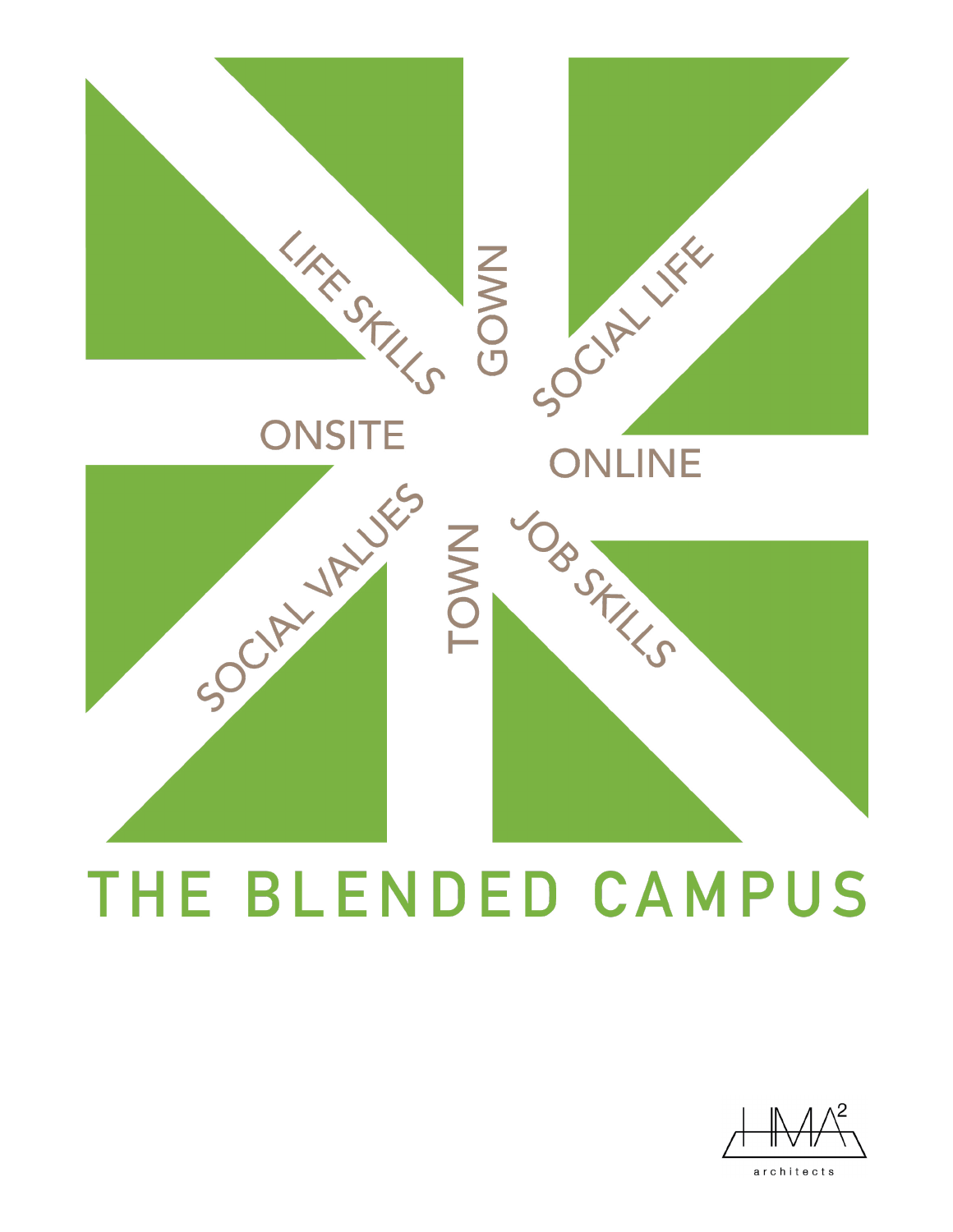### INTRODUCTION 03 SUSTAIN LEARNING & EARNING

OPPPORTUNITIES 04 WHAT ARE WE LEARNING?WHAT ARE THE OPPORTUNITIES? HOW CAN WE HELP YOU?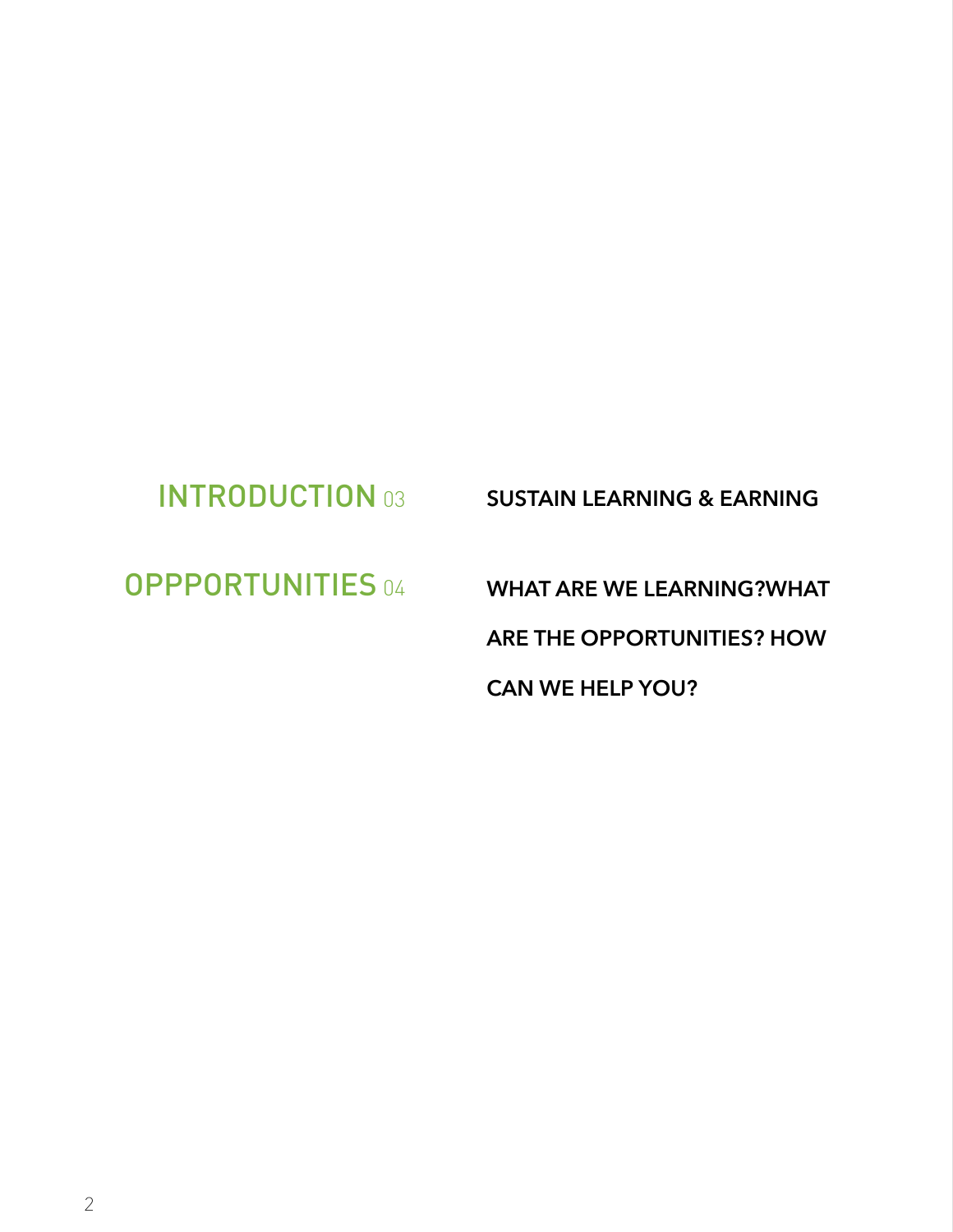HMA2 Architects [hmyerberg@hma2.com](mailto:hmyerberg@hma2.com) 917.375.3971



# HOW WILL COLLEGES SUSTAIN EARNING AND LEARNING ON CAMPUS?

During my long career devoted to designing places for pedagogy, educators have taught me that students learn best in collaborative settings. The physical campus—a valued community place—has been home to learning within and outside the traditional classroom.

*But:* Covid-19 has flipped the physical campus experience to a predominantly virtual environment, pushing student hopes – as well as the higher education business model - to a cliff's edge.

Going forward, how will colleges and universities sustain a physical campus fostering community and learning in tandem with the Zoom world?

Here is one answer:

### **Leverage more value out of the campus you have.**

This concept is not new for many campus leaders. It has driven our firm's architecturalecological thinking and work for some time. That said, the current pandemic has alerted humanity to evaluate and prioritize what is truly valuable.

We want to work with you (on an initial pro bono basis) to define the future of the college campus as a physical place and community resource…in sickness and in health. We call this reinvented place **The Blended Campus**.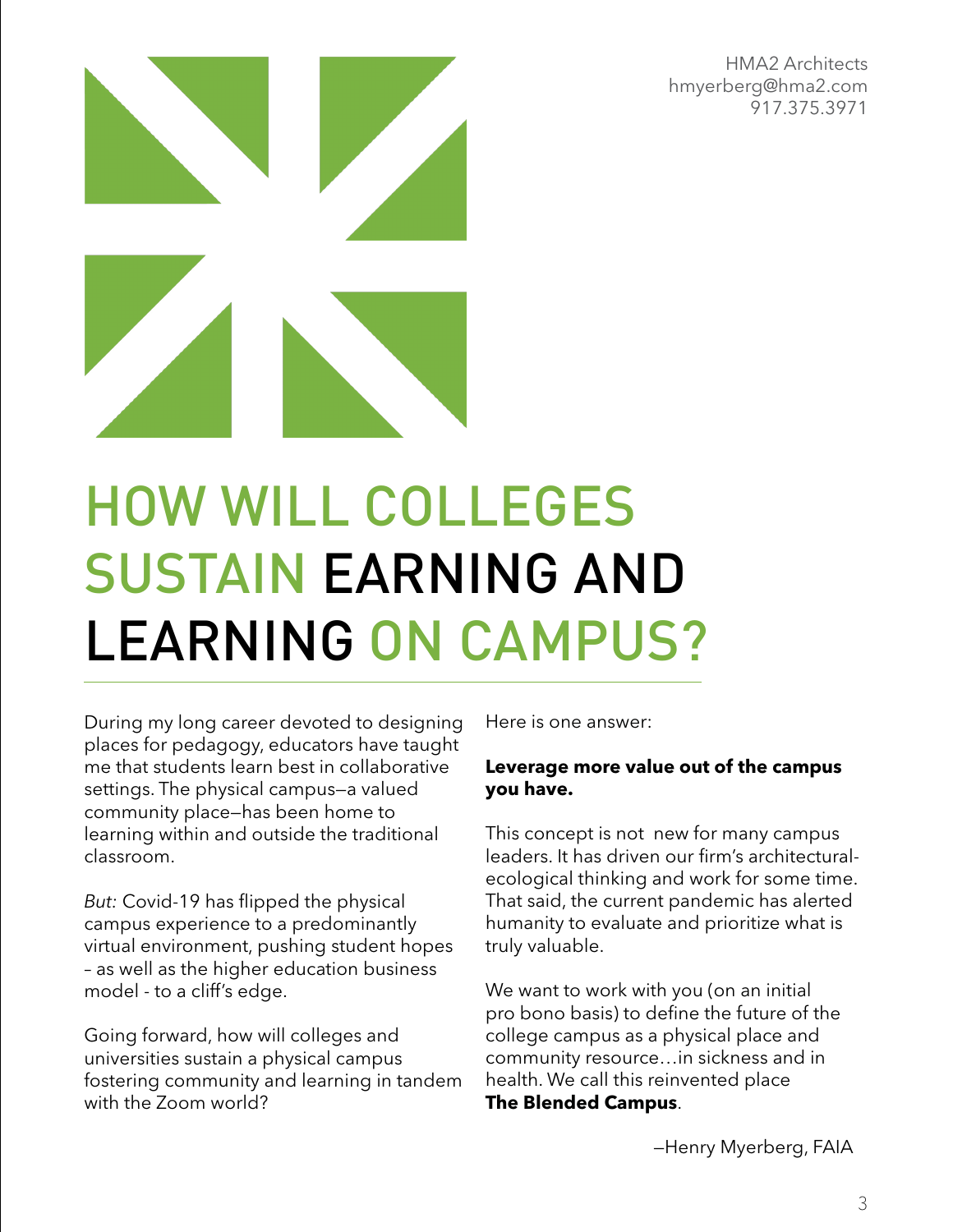

A new blend of in-person and on-line is here to stay

### WHAT ARE WE LEARNING?

The Covid-19 crisis has created an existential crisis for higher education, imperiling the best-laid plans for growth, forcing institutions to reckon with long-simmering financial challenges. University and college leaders with whom we work describe the consequences vividly: shrinking applicant pools, overreliance upon tuition and fees for revenue, potential reductions in public and private funding, and stubbornly-high fixed operating costs.

There are now more questions than answers for the design and use of physical space. In the short term, to welcome back students, faculty and staff, institutions will need to quickly, safely and economically transform their campuses from places of social density to places of social distancing.

In the longer term, a host of other issues arise: How much physical space will be "replaced" by virtual space? What should institutions do with the campus spaces they own (or are planning to build) but no longer need? And how can underutilized portions of the campus be creatively adapted for learning and earning?

In their book *The College Stress Test,* published before the pandemic, Robert Zemsky, Susan Shaman, and Susan Campbell Baldridge argued that nearly half of all American institutions of higher education were likely to struggle in the coming years. In their view, the universities that thrive will demonstrate the value of the intellectual and cross-disciplinary work that happens on campus while reinventing their business model for a new era.

*That new era is now.*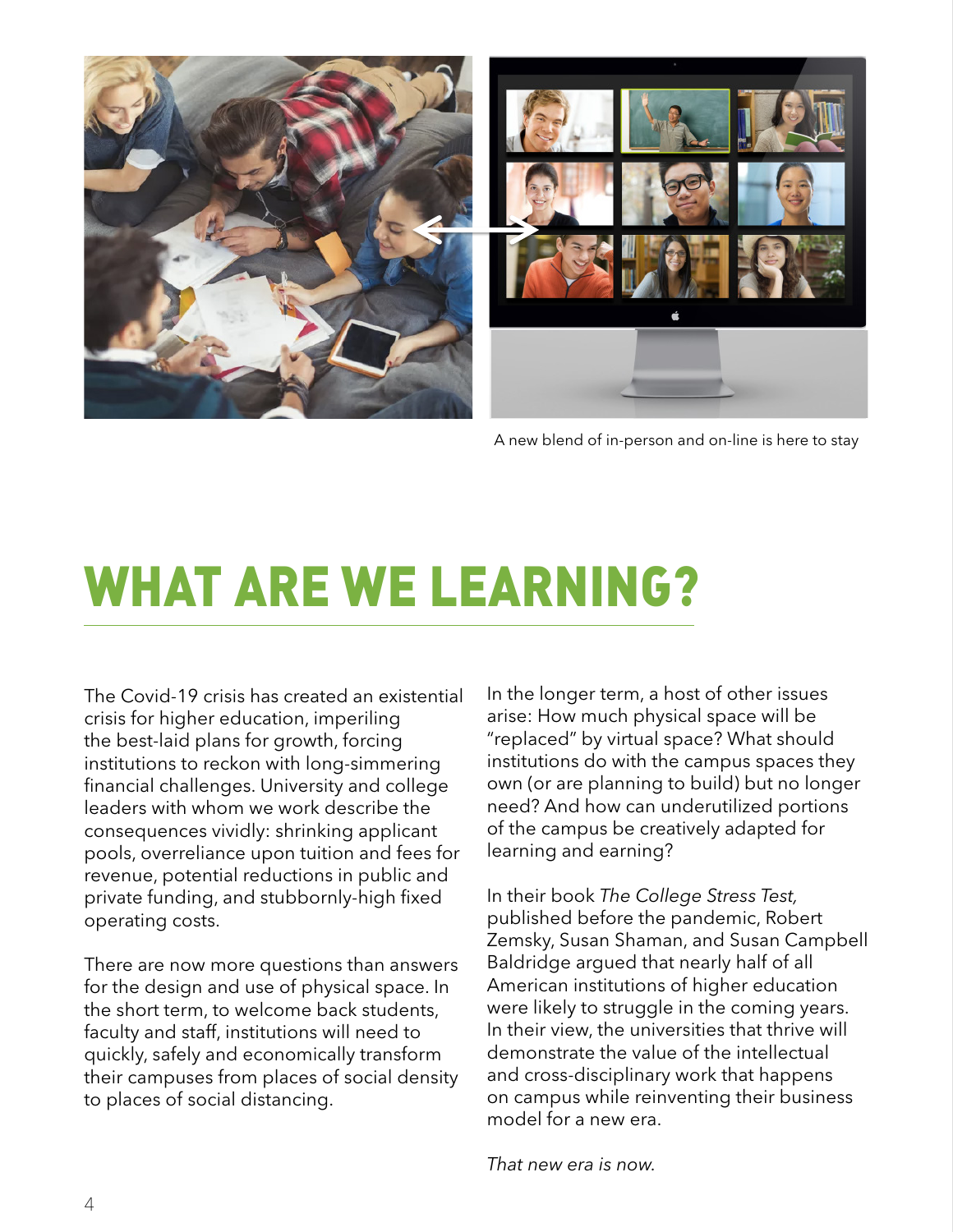## WHAT ARE THE OPPORTUNITIES?

**The Blended Campus** proposes a comprehensive strategy to elicit more value from the campus you already have, enlivening the institution and its broader community. Our collaborative inquiry will address:

- **1. Learning Places** (academic, research, administrative):
	- **• Consolidate space**—do what you do (safely & economically) with less space
	- **• Flex space**—do more with existing spaces by designing for more flexibility
	- **• Liberate space**—adapt spaces that have been superceded and supplanted because of increasingly-remote access
	- **• Economize space**—save energy and maintenance costs via a smaller footprint
- **2. Earning Places** (added value for the institution as a shared resource *with* its community):
	- **Revenue**—repurpose portions of existing facilities and grounds to generate revenue from outside groups such as events, co-working, conferences, start ups, residences through collaborations and partnerships with local and national businesses, real estate developers, community and cultural groups etc.
- **Renown**—share/host portions of campus buildings and grounds for neighboring community and non-profit organizations (in the arts, philanthropy, culture, libraries, education, municipal, health services, etc.)
- **Relevance**—engage students to participate in programming and managing the use of campus space with community, commercial, governmental and non-profit organizations; and students can earn income with related work-study programs

Adjustments to spatial uses through impactful design interventions allow your campus to become more flexible and vibrant without major capital spending, positioning your campus as the heart of a larger ecosystem tying together education, government, private business, entrepreneurships, and nonprofit organizations.

Inviting outside organizations onto your campus is an important way to multiply and recapture real estate revenues. These partnerships foster new exchanges of ideas, offer learning and employment opportunities for students, and make educational institutions more competitive and better differentiated, without requiring students to foot the bill.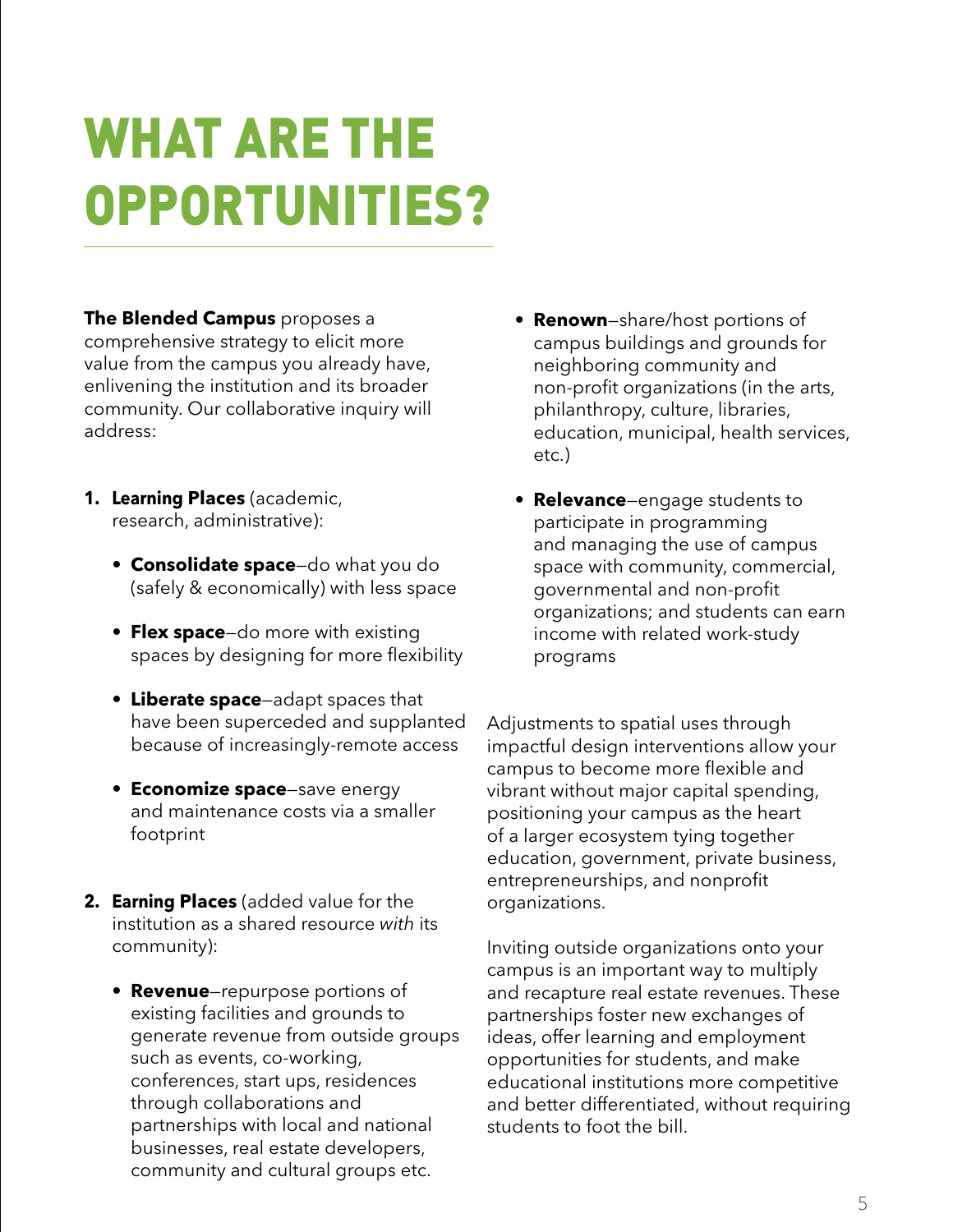A partnership model brings faculty into closer contact with community and business leaders, helping them find a variety of applications for their research and expertise. It raises institutions' profiles, asserting and expanding their role as cultural and economic anchors, reducing the need for new space and generating multiple new revenue streams, helping institutions to shoulder fixed costs and reduce capital spending.

**The Blended Campus** approach transitions the campus from an ivory tower to a community resource advancing collaborative learning alongside new modes of earning.

### HOW CAN WE HELP YOU?

We can capitalize upon the long tradition in our firm of developing strategic recommendations and campus plans and assisting client institutions through the process of implementing these solutions. Our work going forward will complement and/or replace an existing master plan.

Short-term recommendations, for example, would revolve around leveraging more value from existing facilities while instituting improved health, accessibility and environmental practices. These may include integrating a campus's physical and virtual identities as well as inventorying and studying the use of campus spaces to consolidate and put them to their best use. We can explore low-cost, high-impact material investments that include furnishings and minor building alterations for flexibility, safety and beauty. We can also assess the condition of existing facilities to guide health and environmental building system upgrades, such as improved air filtration systems and UV light modules.

We can reimagine flat and tiered lecture halls into flexible places for multiple small groups or repurpose them for outside community use. We also identify underutilized spaces and facilities for income-producing tenant and event rentals, longer term leases, and/or redevelopments that advance the institution's mission. For example, if an institution needs 25% fewer classrooms, those spaces can be converted to other kinds of group learning, research and community incubators.

Long-term projects would create strategic and spatial plans for renovating and repurposing campus facilities and launching real estate developments, inviting outside organizations and companies onto campus to find new partners and collaborate with investors while serving the financial and pedagogical interests of the institution.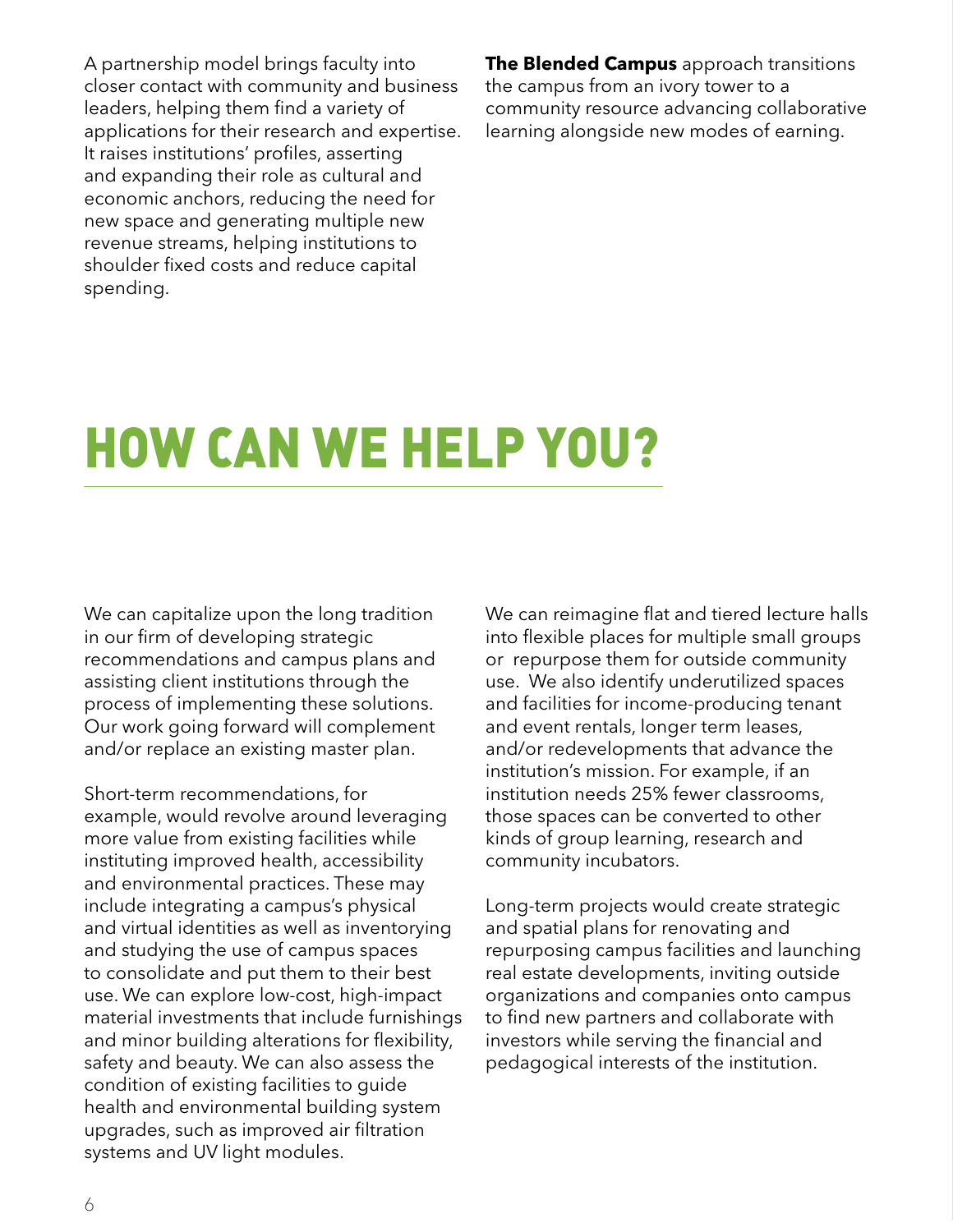Conceptualizing **The Blended Campus**, we have devised a mindful community engagement process (involving student, faculty, board, and community perspectives and participation) empowering stakeholders and users to feel ownership of their spaces and affiliation with the institution.

We develop a "buy in" vision respecting all stakeholders and accentuating the institution's defining qualities.